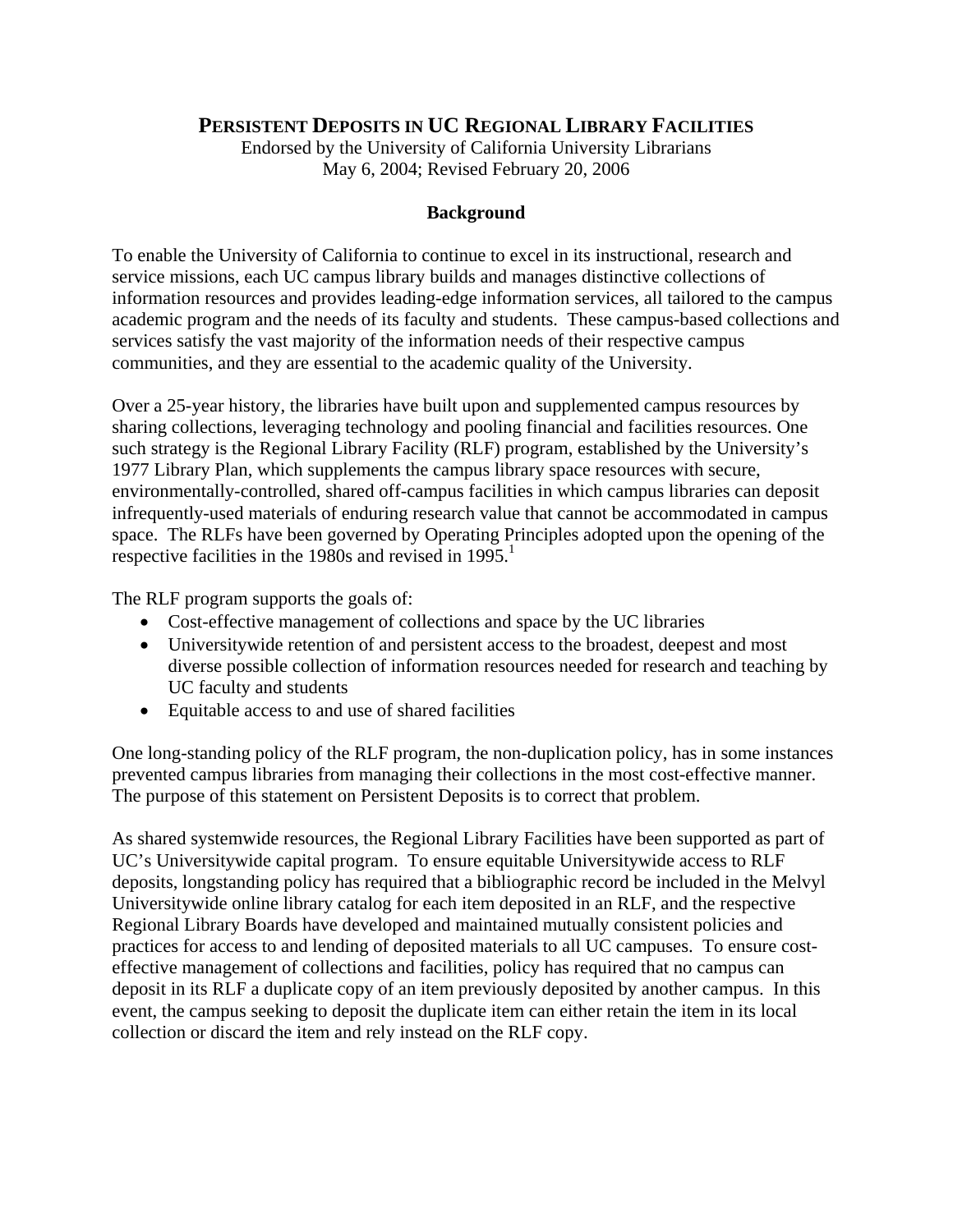The Operating Principles provide that campus deposits in RLFs are intended to be permanent. However, provision is made for a depositing campus to recall some deposits to the campus collection. This may be justified, for example, when growing demand by the depositing campus' library users calls for the material to be available locally (as might be the case when a new academic program or major research project is established), or in the event of an unforeseen opportunity to expand campus library space (e.g., through construction of a new branch library), when recall of previously-deposited materials is necessary to provide an on-campus collection of value to the new facility's users.

While only modest numbers of deposited items have been returned to campus libraries under the provisions for recall of previously-deposited material, the fact that a depositing campus could elect to recall some of its deposits, and subsequently manage the recalled material in a way that would affect access by other campus libraries (including the possibility of subsequently discarding the items from the local collection) has deterred other UC libraries from choosing to discard their duplicate items and rely on the RLF copy to meet local campus needs.

To address this issue, the University Librarians propose to change the designation of all future deposits to "persistent deposits." In addition, all current collections in the RLFs will be designated persistent after campuses are given a nine-month window to identify materials that they do not wish declared persistent. This change in policy would not apply to Special Collections materials nor to collections temporarily deposited by campuses (e.g., for purposes of relocation or construction). Designating the RLF collections as persistent is intended to give all UC campus libraries the assurance that they can withdraw duplicates of deposited items from their campus collections and rely with confidence on access to the copies deposited in the RLFs, and to provide public documentation of the relevant policies and procedures. Implementation of persistent deposits does not require fundamental changes to the well established Operating Principles, and continues the primacy of the depositing campus as the owner and manager of all its deposits, including the "persistent deposits."

Implementation procedures for persistent deposits shall be developed effective with the date of adoption of this statement by the University Librarians. Once the implementation policies are accepted by the University Librarians, campuses shall be given a nine-month window to identify materials already on deposit that they do not wish declared persistent, All new deposits (with the exception of Special Collections) will be declared persistent after September 1, 2006. It is the intent of the University Librarians that the persistent deposit category and associated procedures be evaluated after a period of experience not to exceed five years.